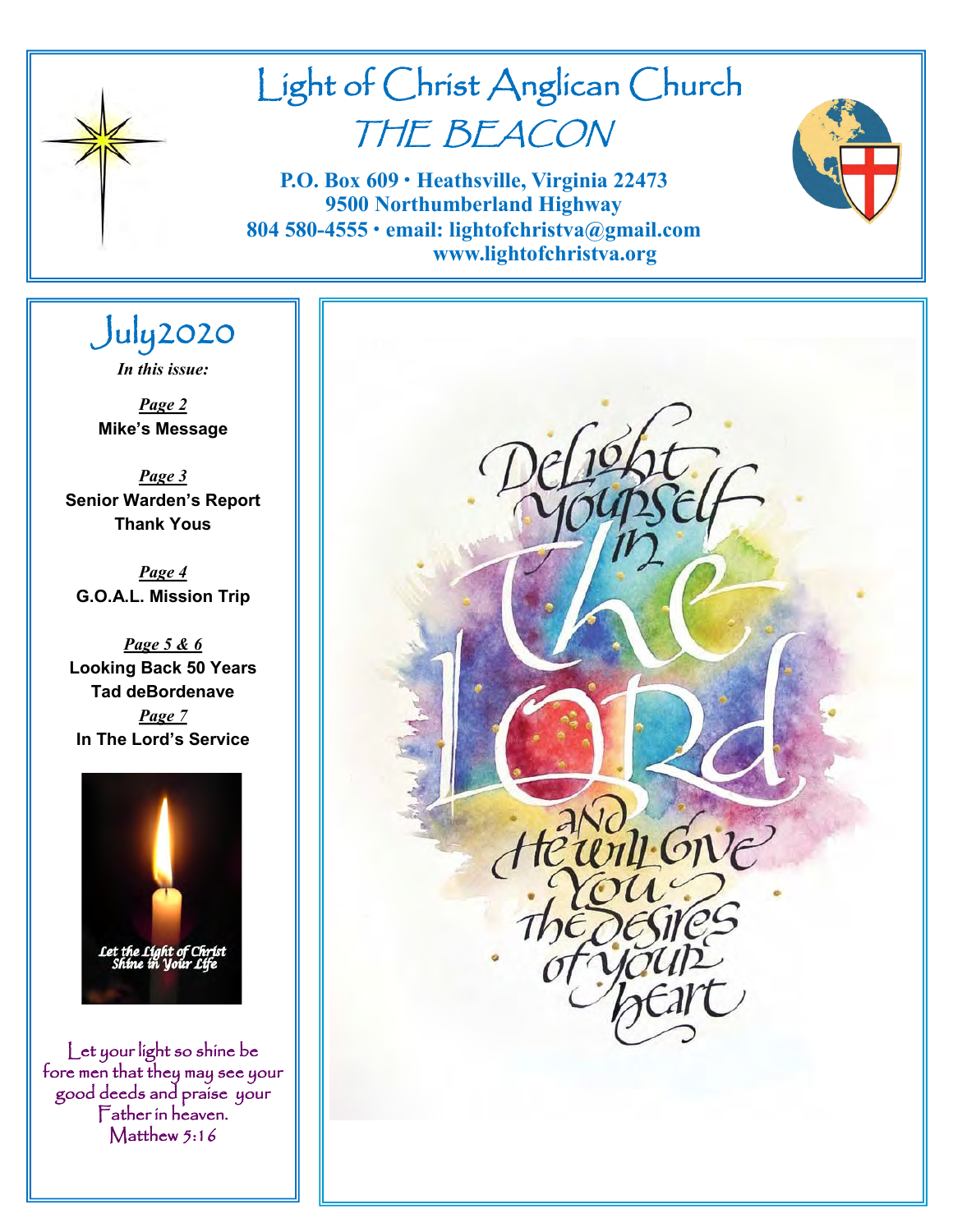

## *Mike's Message*

#### Romans 12:9-16 Marks of the True Christian

*"Let love be genuine. Abhor what is evil; hold fast to what is good. Love one another with brotherly affection. Outdo one another in showing honor. Do not be slothful in zeal, be fervent in spirit, serve the Lord. Rejoice in hope, be patient in tribulation, be constant in prayer. Contribute to the needs of the saints and seek to show hospitality. Bless those who persecute you; bless and do not curse them. Rejoice with those who rejoice, weep with those who weep. <sup>16</sup> Live in harmony with one another. Do not be haughty, but associate with the lowly. Never be wise in your own sight."*

The older I get, the more I think about those in my life whose lives and character have affected the way I see or do things. It usually causes me to pause and thank God for those he has put in my path to teach, encourage, and bring correction to me. One person that I always thank God for is Ben Myers. I think I may have mentioned him before, but I have gotten to the age where I tend to repeat the same stories over and over. If that's true here, please bear with me as I reminisce.

When my father was alive and I was in town, he always invited me to join him and his friends for a prayer breakfast every Saturday morning at Famous Anthony's restaurant in Roanoke. All the men were considerably older than me and had very diverse backgrounds. Most of the men were wealthy and successful and well respected in the community. This was not Ben Myers' story. For much of his life he had been an alcoholic, drug and sex addict. He was one of those that often woke up lying in a curb in downtown Roanoke. He had spent his share of nights in the Roanoke City jail for being drunk and disorderly. Thankfully someone saw him through the eyes of Jesus and befriended him. The Lord opened Ben's heart and he ran into the welcoming arms of Jesus and held on, knowing that this was his only hope. He had been to Rescue mission and Salvation Army meetings and usually went there for the meal. This time was very different, and you'll never see a more dramatic conversion than Ben's. He fell in love with Jesus and wanted everybody to know what Jesus did for him. He was given a full-time job as the janitor of Green Memorial United Methodist Church in downtown Roanoke. It's a very large cathedral

complete with chimes in the bell tower that rang or played music daily. Ben became a fixture there and always shared his story with those who came into the church. When he wasn't at work at the church you could find him talking and praying with those who were caught in the same cycle of addiction and despair that he had been. One of the Saturday morning crowd invited Ben to join us for the prayer breakfast and we all took turns paying for his breakfast. It was an honor. There was something about Ben's passion for Jesus and simplicity of faith that I found very compelling. We always sang songs of praise before our time of prayer and Ben would always raise his hand and request that we sing his favorite song, "Jesus Loves Me." This well-known Christian song, usually sung by children would bring tears to Ben's eyes every time. It was his story and it never grew old for him. I found out one day that the reason that Ben usually didn't have much money in his pocket was because he gave away any extra that he earned to those who were hungry, sick or in need. One Saturday Ben asked us to pray for him because he found out that he had cancer. It was advanced and he didn't have a lot of time. He still wanted to sing his song and there was still this passionate joy in his praise. Not long afterwards we heard that Ben was in the hospital and would soon move to his sister's house in Manassas. I knew that we would never see him again once he left, so Teresa, Amy, and I went to the hospital to pray with and for Ben, and hopefully cheer him up a bit. When we entered his room, he broke out in a big smile and we felt the peace of God and a holy calmness that we had hoped to bring him by our visit.

We stayed maybe 20 minutes because he was so weak, but that time was taken up by Ben sharing what Jesus had done for him and how much he looked forward to seeing him face to face. We sang Jesus Loves Me together and left. As we departed, I knew that I had been in the presence of someone who truly lived in gratitude and love for his Lord. The subject of the love of Jesus never grew old or too simplistic for Ben, because it was the greatest truth that he knew.

I'm asking God to bring back the simplicity of the gospel message of the love of Jesus for sinners. That really is the rock that we stand on. A pandemic doesn't change it, nor does a society falling apart or a political system gone crazy.

This is a great time to sing "Jesus Loves Me" and to make it our business of sharing our story of his love.

Peace.

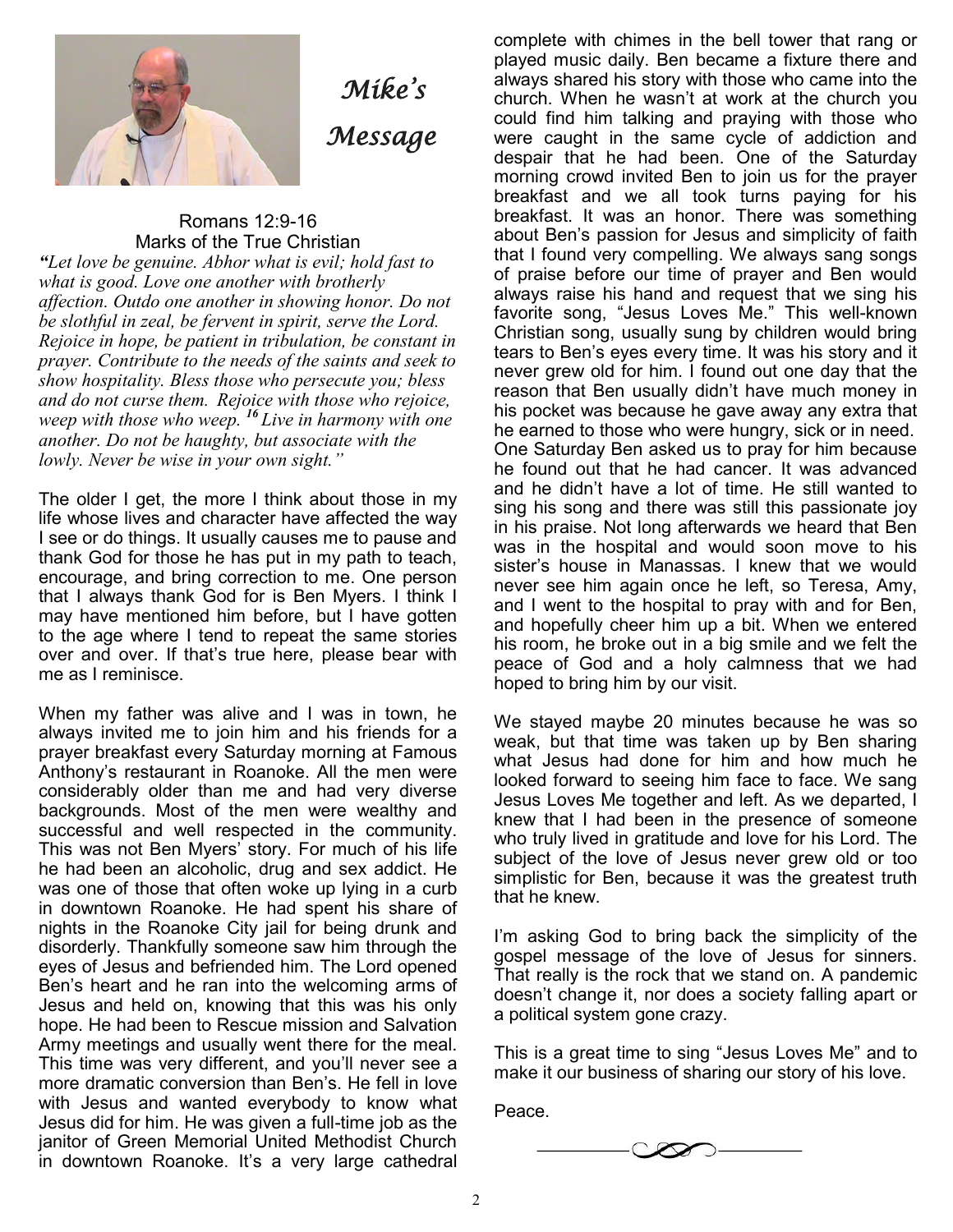

## *Senior Warden's Column*

The Vestry sends its love and condolescences to the Carstensen Family for the loss of our brother and close friend, Al. May God strengthen Marie during this time.

The vestry had an informative discussion with the Morrisons during the June meeting concerning their plans for the Northern Neck Christian School. The vestry decided to continue the discussion with the development of a memorandum of understanding that clearly states the responsibilities of both the school and the church. Carl Smith and Randy Smith will be working with the Morrisons on this.

Bishop Guernsey and the DOMA Staff are in process of developing a consolidated property and liability insurance program that will provide necessary coverage at a reduced cost to the 45 diocesan churches. We have provided the requested property information to be included in the study.

Archbishop Stephen Kaziimba has requested our support to assist in the feeding of many Ugandan people who are truly suffering during the current medical pandemic. The people of Uganda are under a strict quarantine and cannot work. Therefore, many are short of funds needed to purchase food. Please consider providing financial support to our Ugandan friends with a donation. Make your check out to Light of Christ Anglican Church and write "Uganda" in the memo line.

Thanks to each of you for your support of the very successful Wyldlife Yard Sale. Great Christian Effort!!

Blessings, George





*Dear Light of Christ Family,*

*Words are not sufficient to express our deep appreciation for the outpouring of love and prepared food you have showered on us. At least, my words are not. "Thank you from the bottom of our hearts" sounds trite and totally inadequate. Your wonderful foods were the opposite of inadequate – they were all very special, beyond delicious to the last bite, just what we needed at the moment we ate them, as they represented your love and caring.*

*Jim has yet a ways to go to regain his health, and we are blessed he has very good doctors. Your continuing prayers for him and for them will be much appreciated also.*

*We look forward to the time we can all be together again, praising our Lord for His goodness and caring and healing.*

*With blessings to all, Dixie & Jim*

**Thank you to Joy Gwaltney and Wendy Smith**  for making masks for their family and friends.

**Thank you to Randy Smith** for hauling away items from the thrift shop that were too big and heavy for the ladies to deal with.

**Thank you to Bob Norman** for "weed whacking" the weeds in the thrift shop parking lot.

**Thank you to Anna Brennan** for accepting the position of Altar Guild Chairman! It's a big job and we are so indebted to her.

**Thank you to our thrift shop volunteers** who have enabled us to re-open the shop. We are now open Thursday through Saturday from 10 am to 4 pm.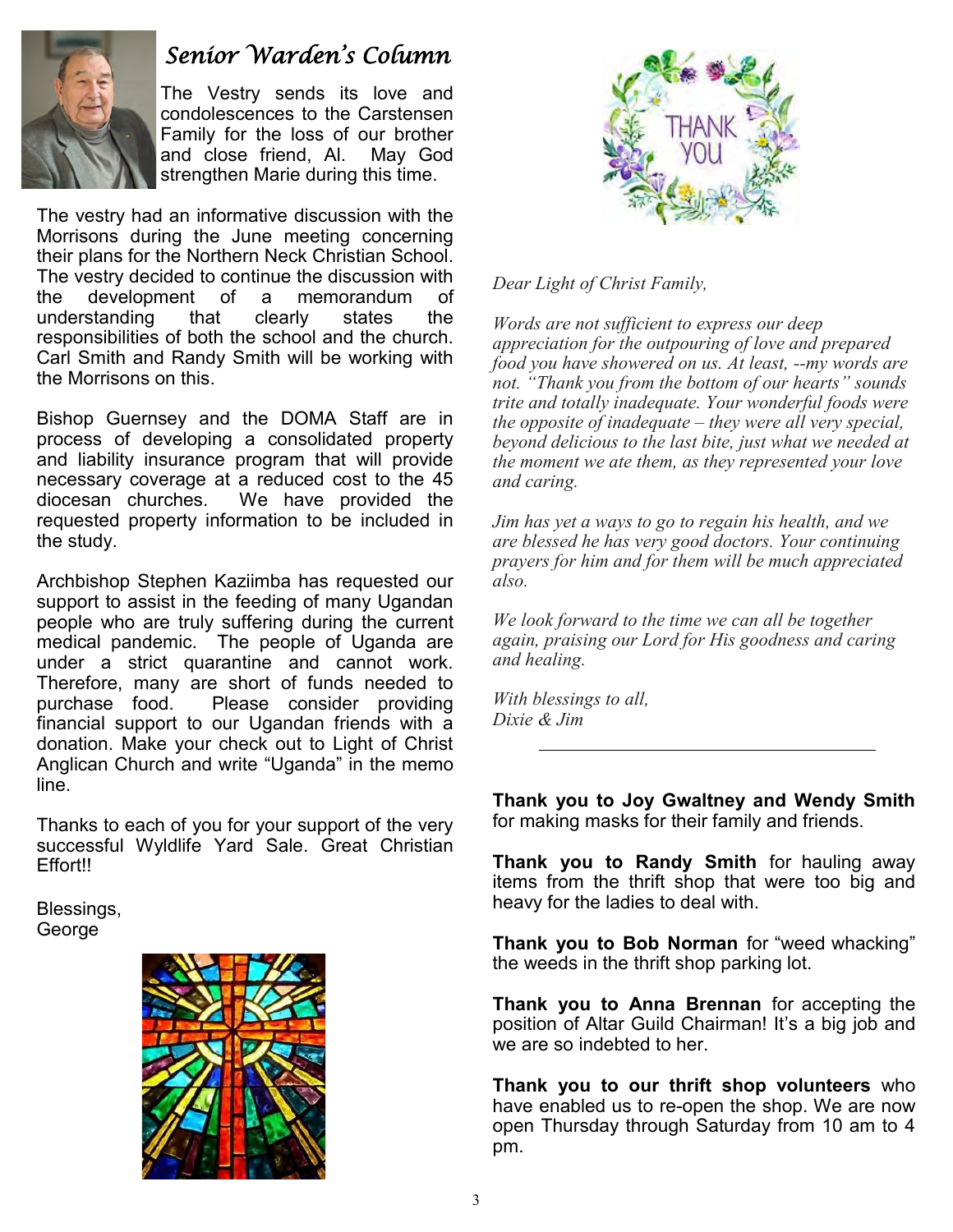### *G.O.A.L MISSION TRIP*

Back in February, you may remember that Light of Christ commissioned Tom and Ellen Zamaria before they headed to Uganda on a mission trip. This was the fourth such mission trip since 2016. Their sending organization is G.O.A.L., which stands for Global Outreach for Addiction Learning and Leadership.

For the past two years GOAL has been funding a program, in conjunction with the Church (Anglican) of Uganda, that aims to put drug education and prevention programs in EVERY school founded by the Church of Uganda. This includes over 1,000 schools all through the country.

The purpose for this trip was to see whether their efforts have been met with success, and to what extent. The Zamaria's partner, Ezra Napoleon, is the principal driver of the program. Ezra is a Ugandan with a heart for those who are touched by the scourge of addiction to drugs and alcohol. Ezra "beats the bushes" to find Ugandan partners to support the work that is already showing impressive results. On a previous mission trip, Ezra and the Zamarias went to see an official at the National Drug Authority. They made it clear to the team that their program would not receive any support from the Government. How pleased the team was to meet with them again, and to be promised new educational materials and some assistance with transportation!

The biggest event of the entire two weeks was the "Launch." Conceived and brought into existence by Ezra, he filled a high school athletic field with teens from ten different schools and staged the launch of the "Drug Free Schools" program like an epic Hollywood production. The event was covered by the press and television. The Archbishop's address kicked things off and was followed by a marching band and scores of teens following right out of the stadium, through the streets of Kampala and back into the stadium. Each of the schools did a presentation about the harm that can result from drug and alcohol use. Several were skits, and there were two different poets who astonished everyone with their works. A big favorite was the debate. Four different high schools were represented as they debated: "Which is worse: to use alcohol or to use drugs?" The Zamarias will tell you the answer if you are not sure.

is resistance from the school's principal. "You want 4 Tom and Ellen were surprised to hear that one obstacle to getting this program into every school

to come speak to the students about drugs?! We do not have a problem with drugs or alcohol at MY school!" Ezra is an experienced professional who has been able to make inroads with several principals thus far.

The mission team's conclusion after almost two weeks was: this program is sorely needed. Many of these teens have been personally associated with someone who has overdosed or died from drugs/alcohol. Ezra sorely needs a vehicle to reach the schools that are located outside of Kampala. The team renewed its commitment to support this mission for another year. Our task will be to raise \$10,000 to pay Ezra's salary and provide educational materials. If God puts it on your heart to help support this program that helps give children the knowledge they will need to make the right decisions about drugs and alcohol, please contact Tom (tomzam61@gmail.com) or Ellen Zamaria (ellelzamaria@hotmail.com).





*Look how many kids are in this picture; and that was only about 25% of the children at the school.*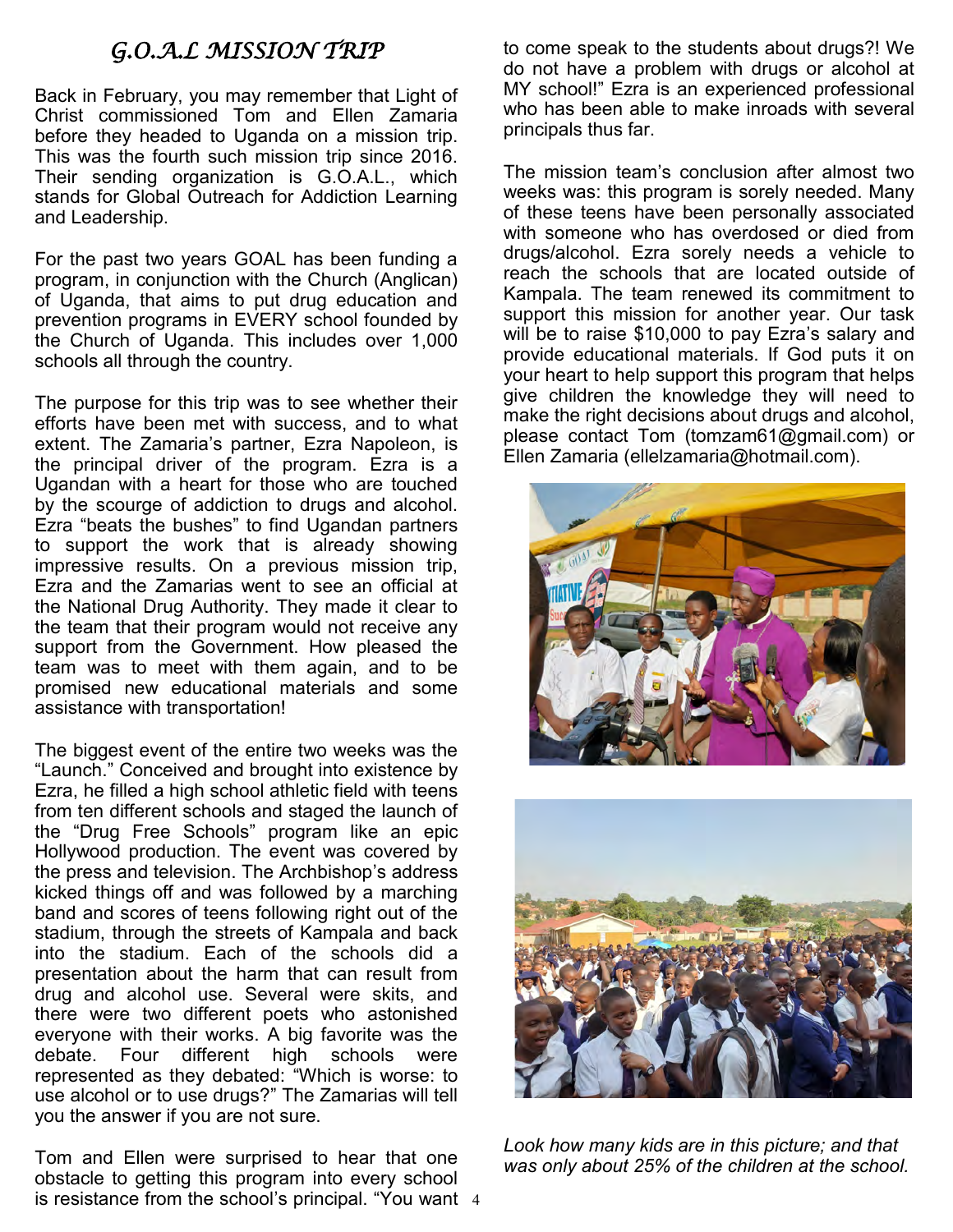## *Looking Back - 50 Years*



50 years ago today (May 16) the Bishop of Virginia at a rock church deep in the Blue Ridge Mountains of Virginia ordained me into the priesthood of Christ's Church. John Rodgers was the preacher. In the black and white picture I'm one on the left. In the center is my father, known as Froggie. (You got it. Tadpole…) He was also a French Baron, though he never wore a beret. (You got it, that makes me… But my sisters assure me that I am no count.) My mother carried her unordained role with her memorable gifts of style, wisdom, and deep faith.

After two years there, Constance and I moved to Brewton, Alabama, with responsibility for two churches. Life away from Virginia was new for us but made sweet by the friends we made there.

Our family expanded to three children: Channing, Maria, and Eve. All are now nearby, grown with their own families. The delight that they brought us when at home now has new dimensions with their friends, careers, gardens, and more. And the richest part of life with them, four grandchildren: Sydney, Drew, Ethan, and Cyane. These bring the new world to us with excitement and charm, and often with them wondering why so many ordinary things seem strange to us. They are happy to explain.

A few reflections on the 50 years of my priesthood, with an emphasis on the influence of two men.

This was Peter Doyle, Rector of the church in Leesburg, where my girlfriend lived. I squeezed in a conference at the Diocesan Conference Center where Peter was the speaker. That weekend interrupted my weekly Zen Jungian dream analysis group and the Sunday School class I taught.

Peter gave talks on the Trinity. My religious quest had taken me deep into the abyss of Eastern religion, despairing of a God who speaks, cares, and helps. Peter spoke of the God who does. This God has a face, I learned, shown in the manger in Bethlehem. He still speaks and He helps. With Peter's influence I became a student of the Bible and Jonathan Edwards.

The problem with this legacy came with my desire to be ordained. The people supervising the psychiatric hurdles were not convinced that my faith was real. To them I was transferring stuff onto this God that I talked about as a way of hiding the real me. In fact, four of them told me that I should not pursue ordination before getting psychiatric help.

I decided to pass on that, but I did have that many speech therapists. They were good, but I found that the most improvement for my stuttering was leaving parish ministry.

My friendship with Peter has yielded two dividends. First, my girlfriend who was his parishioner is still in my life. Second, his brother Wright and I have traveled together for the past 55 years, sharing our calling in mission and enjoying close friendship in many ways.

The other man who left a legacy was David Barrett. He was the leading researcher on world Christianity. David's work exposed the enormous gap in the church's mission: 7,000 ethnic groups that lack their own self-sustaining church, and nearly 2 billion people who have never heard of Jesus Christ.

When I learned that he lived here in Richmond, I maneuvered myself into his inner circle. I studied his writings, digested his maps, his insights, and his conclusions. During that period my calling changed from parish ministry to advocacy for mission to the frontiers.

Continued next page

The first man to turn my life  $90^0$  got me in trouble.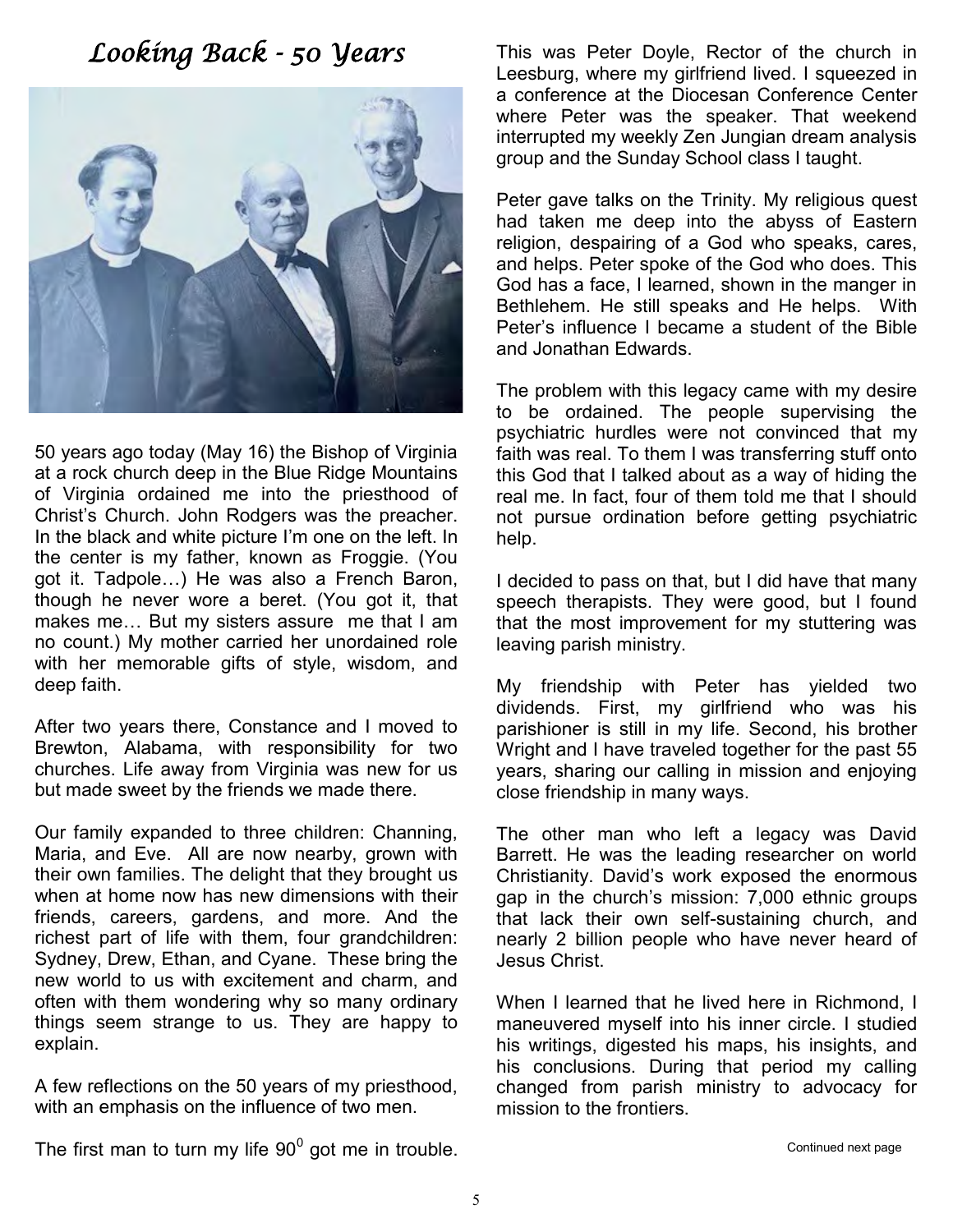#### Continued from page

I saw this omission as scandalous and, with that deep conviction, the next obvious step was to found Anglican Frontier Missions as a channel for the Episcopal/Anglican world to the unreached. That I did in 1993. By the grace of God and the wise and determined leadership of my successors, Julian Linnell and Chris Royer, AFM continues to serve this vision after 27 years.

I retired from AFM. Given time and about two decades of frontier mission thinking, I started writing.

So three books: The Global Gospel of St. Paul, showing the call to the nations at the center of all that he wrote; The Year of Paul's Reversal, tracing his move from defending the Jewish borders to seeing God's grace for all sinners; ROADMAP TO UNHARVESTED FIELDS, naming the reasons for not going and adjusting them to mission to unreached territories.

And, may I say, they are really good, every one of them. I still enjoy reading and re-reading them. One thing that comes through over and over is the author's humility.

In these 50 years almost 45 of them have been connected with St. Matthew's Church in Richmond. I arrived there in 1976 as Assistant and have moved through all the chairs until now taking a place in a pew. Virtually, of course. These years have been the richest for friendships and growth. This has been the place of our deep friendships and deep roots for our faith. A real home for us all.

There was a ten-year break when we lived near the Potomac River, when I followed my dear friend, the Rev. Jeff Cerar. That took us frequently to the golf course and more importantly to Light of Christ Anglican Church in Heathsville. I also learned that my years there cost me an honorary degree. Nominated in June and denied in the Fall, apparently for attending an Anglican church. Tut tut.

All the underpinnings of mission to Muslims were shaken loose by the national leadership of the Episcopal Church. Time to move. I found a church home under the leadership of one of Nigeria's foremost missionary leader, the Rt. Rev. N. N. Inyom, in the Diocese of Makurdi. That is now my home diocese and he is my Bishop. (I'm the one on the left.)



What has sustained me for these decades? Who has brought fun, given strength to pick up and move on, shown flaws without made to feel stupid? Time to point to the one who is kind and forgiving, wise and better. Yes, of course that would be the "One who is high and lifted up." But He has kindly sent into my life another, and that would be my girlfriend of 55 years and wife of 52, Constance. Wise, forgiving, better, and kind. And in so many ways!

What better companion to all my flighty stuff than one whose chief delight is "a sense of joy and wonder in all thy works." She has it. She carries that into every sphere of God's creation, peering within sea shells, loving the overlooked, and photographing every evidence she encounters. When I am on, I find treasures within her and how she sees, and by God's grace, some have worn off on me.

The glow of her joy and wonder make it into her paintings. Before you read my books, you must see how she has put this in her art--for refugees, for water and watermen, for the homeless, for children, and other tokens of His presence. www.ArtByCdeb.com

The great hymn "Joyful, joyful we adore Thee" has this line: "*Hearts unfold like flowers before Him, praising Him their sun above."* That is the thread of this continuous journey--having His undeserved love unfold a bit more and more of what He wants this sinner to be. The Sun above gently unfolds me, giving a better vision of Christ's redeeming love for me radiating through His cross.

```
+Tad deBordenave
```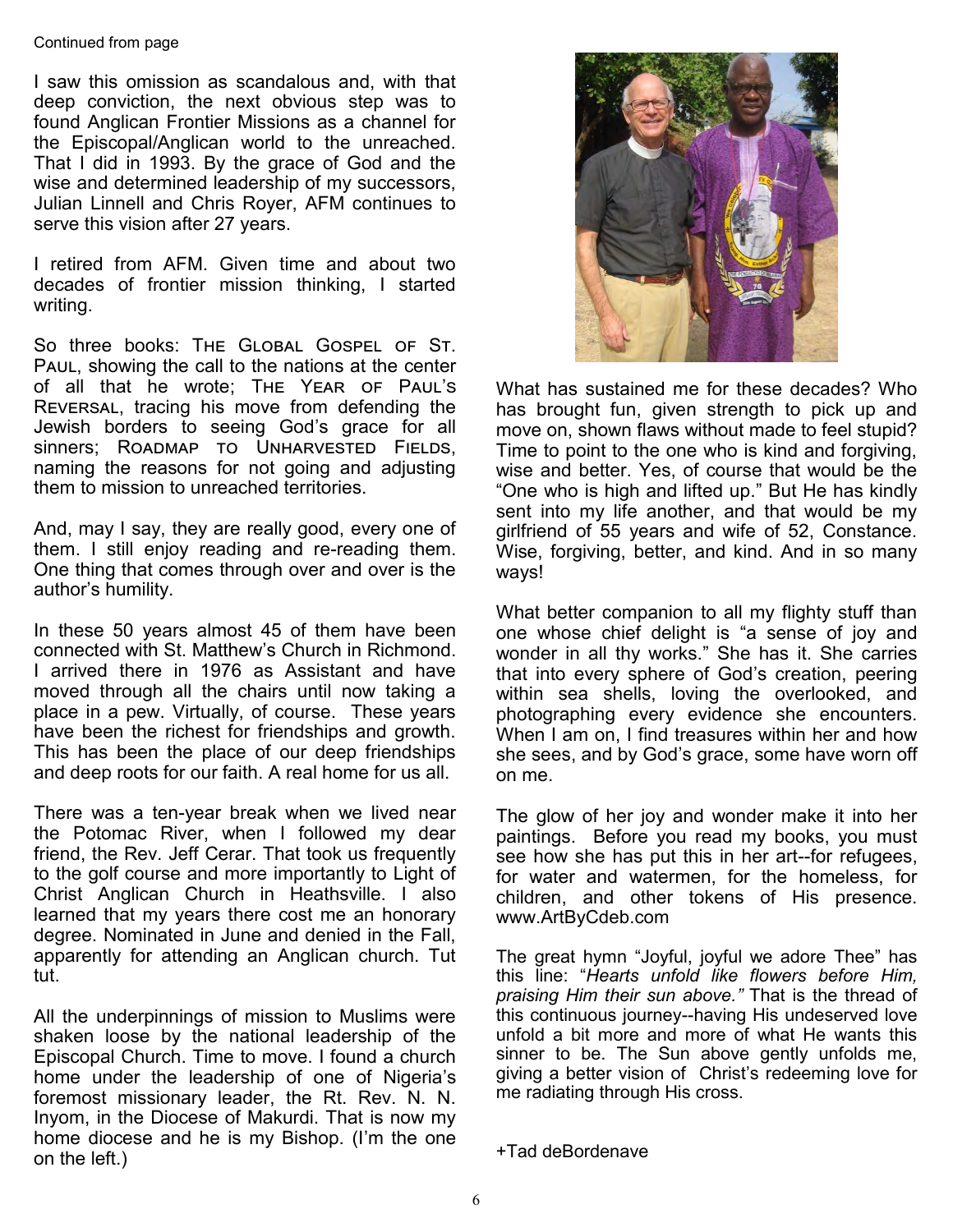## **IN THE LORD'S SERVICE**

#### **Lesson Readers**

- July 5 Constance McDearmon (L) Ed Feddeman (P)
- July 12 Bart Morrison (L) Betty Dillingham (P)
- July 19 Jeanne Hickey (L) Bart Morrison (P)
- July 26 Ed Feddeman (L) Constance McDearmon (P)

#### **Altar Guild**

- July 5 Suzy Norman
- July 12 Wendy Smith
- July 19 Anna Brennan
- July 26 Julie Pritchard

#### **Acolytes**

July 5 - David Gwaltney July 12 - Ed Feddeman July 19 - Constance McDearmon July 26 - Jane Wrightson

#### **July Birthdays**

- July 1 Howard York
- July 11 Phyllis TeStrake
- July 15 Al Carstensen
- July 19 George Kranda, Donna Soule
- July 23 Stan Rasberry, Jim Conley
- July 27 Connie de Bordenave
- July 28 Constance McDearmon

**O God, our times are in your hand: Look with favor, we pray, on your servants named above, as they begin another year. Grant that they may grow in wisdom and grace, and strengthen their trust in your goodness all the days of their lives; through Jesus Christ our Lord. Amen.**



#### **Tellers**

- July 5 Betty Dillingham, Bob Norman
- July 12 Betty Dillingham, Jan Beckett
- July 19 Betty Dillingham, Bill Andrulot
- July 26 Betty Dillingham, Pam Smith

#### **Vestry Person on Duty**

- July 5 George Beckett
- July 12 Anna Brennan
- July 19 George Beckett
- July 26 Anna Brennan

#### **July Anniversaries**

- July 10 Lucy and Jim Logan
- July 13 Pauline and Bobby Edmonds
- July 17 Lyn and Jim Conley
- July 30 Morris and Betty Dillingham

**O God, you have so consecrated the covenant of marriage that in it is represented the spiritual unity between Christ and his Church: Send your blessing upon these your servants as they begin another year, that they may so love, honor, and cherish each other in faithfulness and patience, in wisdom and true godliness, that their home may be a haven of blessing and peace; through Jesus Christ our Lord, who lives and reigns with you and the Holy Spirit. Amen.**